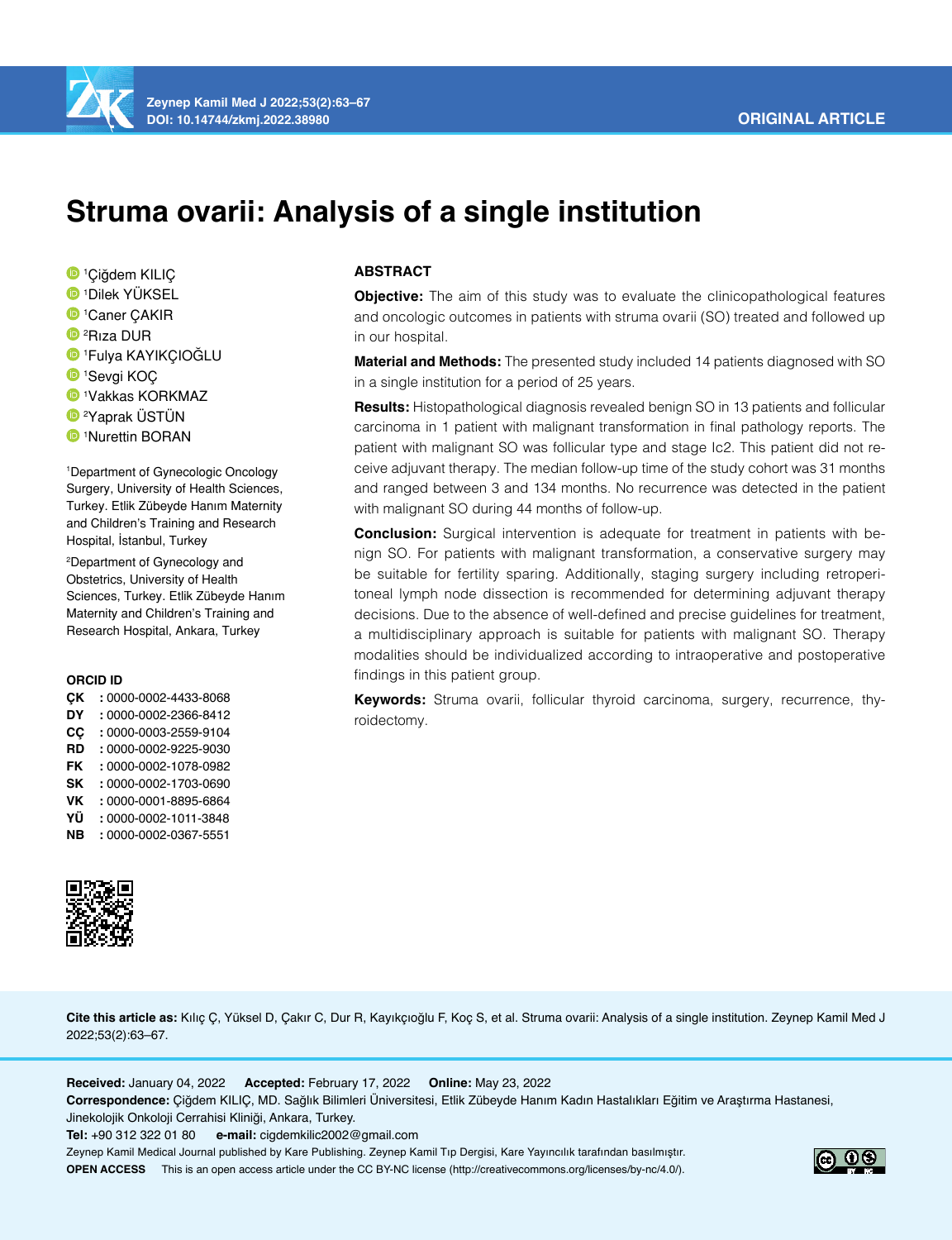### **INTRODUCTION**

Germ cell tumors constitute 15%–20% of all ovarian cancers, mature cystic teratomas being the most common type.<sup>[1]</sup> Struma ovarii (SO) is a specialized monodermal teratoma composed of at least 50% of mature thyroid tissue and represents approximately 5% of all ovarian teratomas.[2] This rare type of tumor was first described by Buttlin in 1888, and the presence of thyroid tissue was demonstrated by Pick. [3] Malignant transformation of SO occurs in 0.5%–5% of all cases. [4] The most common histologic subtypes are papillary and follicular carcinoma.<sup>[5]</sup> Recurrence rates were reported between 7.5% and 35%.<sup>[5,6]</sup> The most frequent symptoms are abdominal pain and distension, palpable abdominal mass, ascites, menstrual, and endocrine abnormalities. However, most SOs are detected incidentally during the pelvic examination as a unilateral abdominal mass.

SO can be seen in all age groups with a propensity to fifth and sixth decades of life.<sup>[7]</sup> Clinical and biochemical features of hyperthyroidism are present in approximately 8% of the patients with SO.<sup>[5,8]</sup> In patients with thyrotoxicosis, serum thyroid-stimulating hormone (TSH) level is low, and free thyroxine (fT4), thyroglobulin (TG), and/ or triiodothyronine (T3) levels are elevated. Due to its rarity, the data are limited in terms of management and prognosis of SO with malignant transformation.

The aim of this study was to evaluate the clinicopathological features and oncologic outcomes in patients with SO treated and followed up in our hospital.

#### **MATERIAL AND METHODS**

The data of patients who underwent surgery between January 1993 and December 2019 were obtained from retrospective research in Gynecologic Oncology Clinic's electronic database system, patients' files, and pathology reports. Thirteen patients diagnosed as SO and 1 patient with a diagnosis of SO with malignant transformation were included. Patients with synchronized cancer, mixed ovarian germ cell tumors, and other histologic subtypes except SO were excluded. As a result, a study cohort composed of 14 patients was obtained.

The study group underwent unilateral or bilateral salpingooophorectomy±hysterectomy. The ovarian tumor was evaluated by intraoperative frozen section analysis. A fertility-sparing approach was preferred according to the patient's desire to maintain fertility. Thus, the uterus and contralateral ovary were preserved in this conservative surgical approach. For the patients who did not choose to maintain fertility, definitive surgery was performed. Staging surgeries were performed as unilateral or bilateral salpingo-oophorectomy±hysterectomy + omentectomy + bilateral pelvic±para-aortic lymphadenectomy + peritoneal cytologic sampling. The patients were assessed by the use of transvaginal and abdominal ultrasonography (USG), abdominal and pelvic magnetic resonance imaging (MRI), and/or computerized tomography (CT) before the initiation of treatment. Blood samples of all patients in the entire study cohort were collected for the assessment of thyroid gland functions. In this study, the patient with malignant SO was staged according to 2014 FIGO criteria. All operations were performed by gynecologic oncologists, and all pathology specimens were evaluated by gynecopathologists.

Histopathological evaluation was carried out according to 2014 World Health Organization criteria.<sup>[9]</sup> Tumor size was admitted as the largest diameter of tumor stated on the final pathology report. Adjuvant therapy decision was made by the tumor board.

Patients with benign SO were followed up annually; the patient with malignant SO was followed up at 3-month intervals in the first 2

| Table 1: Clinical and pathological features |                |                         |                      |                  |            |                              |                           |  |  |  |
|---------------------------------------------|----------------|-------------------------|----------------------|------------------|------------|------------------------------|---------------------------|--|--|--|
| <b>Patient</b><br>no.                       | Age<br>(years) | Symptom                 | Menopausal<br>status | Ca125<br>(IU/ml) | <b>TFT</b> | <b>Thyroid</b><br><b>USG</b> | <b>Tumor size</b><br>(mm) |  |  |  |
| 1                                           | 72             | Pelvic mass             | Postmenopausal       | 17.5             | N          | <b>NA</b>                    | 70                        |  |  |  |
| $\overline{c}$                              | 58             | Pelvic mass             | Postmenopausal       | 17               | N          | <b>NA</b>                    | 70                        |  |  |  |
| 3                                           | 66             | Abdominal distension    | Postmenopausal       | 15               | N          | <b>NA</b>                    | 180                       |  |  |  |
| 4                                           | 31             | Pelvic pain             | Premenopausal        | 49               | N          | <b>NA</b>                    | 150                       |  |  |  |
| 5                                           | 65             | Pelvic pain             | Postmenopausal       | 12               | N          | <b>NA</b>                    | 70                        |  |  |  |
| 6                                           | 34             | Pelvic pain             | Premenopausal        | 9                | N          | <b>NA</b>                    | 150                       |  |  |  |
| $\overline{7}$                              | 71             | Pelvic mass             | Postmenopausal       | 33               | N          | <b>NA</b>                    | 130                       |  |  |  |
| 8                                           | 87             | Pelvic mass             | Postmenopausal       | 12               | N          | <b>NA</b>                    | 50                        |  |  |  |
| 9                                           | 70             | Pelvic mass             | Postmenopausal       | 4                | N          | <b>NA</b>                    | 50                        |  |  |  |
| 10                                          | 88             | Postmenopausal bleeding | Postmenopausal       | 22               | N          | <b>NA</b>                    | 180                       |  |  |  |
| 11                                          | 45             | Pelvic mass             | Premenopausal        | 5                | N          | <b>NA</b>                    | 50                        |  |  |  |
| 12                                          | 73             | Abdominal distension    | Postmenopausal       | 1815             | N          | <b>NA</b>                    | 150                       |  |  |  |
| 13                                          | 55             | Abdominal distension    | Postmenopausal       | <b>NA</b>        | N          | <b>NA</b>                    | 70                        |  |  |  |
| 14                                          | 42             | Pelvic pain             | Premenopausal        | 225              | N          | N                            | 60                        |  |  |  |

USG: Ultrasonography; NA: Not available; N: Normal; TFT: Thyroid function tests.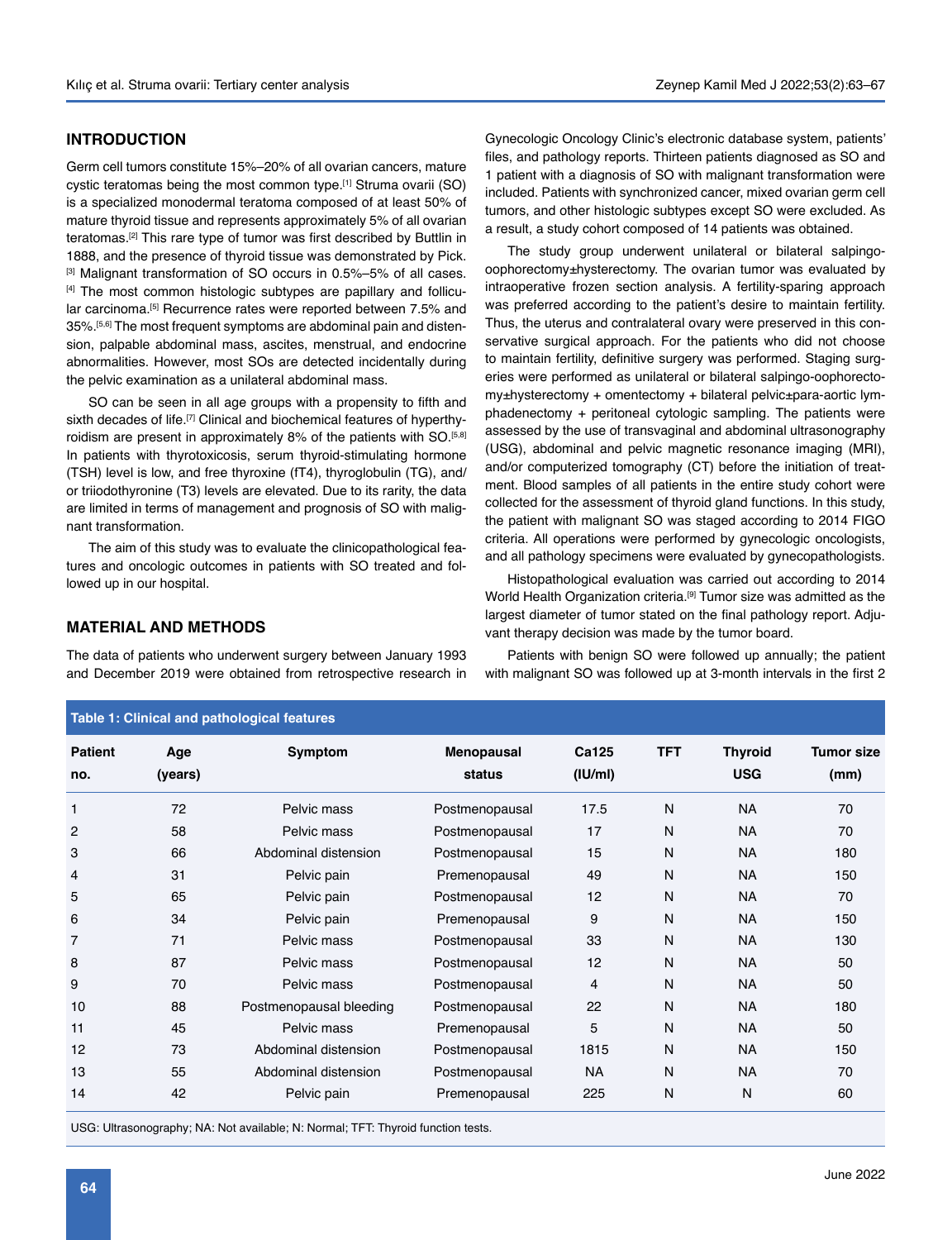| Table 2: Details of treatment procedures |                 |                                             |                                  |                     |              |                   |                               |  |  |
|------------------------------------------|-----------------|---------------------------------------------|----------------------------------|---------------------|--------------|-------------------|-------------------------------|--|--|
| <b>Patient</b><br>no.                    | Surgery<br>type | <b>Surgical treatment</b>                   | <b>Ascites</b><br>volume<br>(mL) | Adjuvant<br>therapy | <b>Stage</b> | <b>Recurrence</b> | Follow-up<br>time<br>(months) |  |  |
| 1                                        | Definitive      | $TAH + BSO + cytology$                      | 0                                | Negative            | Benign       | Negative          | 3                             |  |  |
| 2                                        | Definitive      | $TAH + BSO + BPPLND + cytology$             | 0                                | Negative            | Benign       | Negative          | 88                            |  |  |
| 3                                        | Definitive      | $TAH + BSO + cytology$                      | 0                                | Negative            | Benign       | Negative          | 10                            |  |  |
| 4                                        | Conservative    | USO + cytology                              | 0                                | Negative            | Benign       | Negative          | 115                           |  |  |
| 5                                        | Definitive      | TAH + BSO + appendectomy + cytology         | 0                                | Negative            | Benign       | Negative          | 11                            |  |  |
| 6                                        | Conservative    | USO + cytology                              | 0                                | Negative            | Benign       | Negative          | 130                           |  |  |
| $\overline{7}$                           | Definitive      | TAH + BSO + cytology                        | 0                                | Negative            | Benign       | Negative          | 11                            |  |  |
| 8                                        | Definitive      | TAH + BSO + BPPLND + omentectomy + cytology | 0                                | Negative            | Benign       | Negative          | 3                             |  |  |
| 9                                        | Definitive      | TAH + BSO + cytology                        | 0                                | Negative            | Benign       | Negative          | 134                           |  |  |
| 10                                       | Definitive      | TAH + BSO + cytology                        | 0                                | Negative            | Benign       | Negative          | 6                             |  |  |
| 11                                       | Definitive      | TAH + USO + cytology                        | 0                                | Negative            | Benign       | Negative          | 122                           |  |  |
| 12                                       | Definitive      | TAH + BSO + cytology                        | 8600                             | Negative            | Benign       | Negative          | 18                            |  |  |
| 13                                       | Definitive      | TAH + BSO + cytology                        | 0                                | Negative            | Benign       | Negative          | 104                           |  |  |
| 14                                       | Definitive      | TAH + BSO + BPPLND + omentectomy +          |                                  |                     |              |                   |                               |  |  |
|                                          |                 | appendectomy + cytology                     | 60                               | Negative            | lc2          | Negative          | 44                            |  |  |
|                                          |                 |                                             |                                  |                     |              |                   |                               |  |  |

**Table 2: Details of treatment procedures**

TAH: Total abdominal hysterectomy; BSO: Bilateral salpingo-oophorectomy; BPPLND: Bilateral pelvic-para-aortic lymph node dissection; USO: Unilateral salpingo-oophorectomy.

years, 6-month intervals in the next 3 years, and 1-year intervals after 5 years after the completion of therapy. On outpatient clinical controls, the patients were questioned systematically about possible symptoms, got physical and pelvic examination, complete blood count, serum tumor markers, renal function tests, and transvaginal or abdominal USG. Advanced imaging techniques (MRI, CT, and positron emission tomography) were applied in case of a suspicion of recurrence. Local ethics committee approval was obtained before the study.

SPSS 20.0 (SPSS, Inc., Chicago, IL, USA) was used for data management and statistical analysis. Descriptive statistics were expressed as mean±standard deviation or median (min–max) for continuous variables and number/percentage for categorical variables. Variables with a p-value less than 0.05 were considered significant.

#### **RESULTS**

The mean age of the study cohort was 61 years (range 31–88). Histopathological diagnosis revealed benign SO in 13 patients and follicular carcinoma in 1 patient with malignant transformation in final pathology reports. The main presenting symptom was pelvic mass; six patients (43%) were admitted to our clinic with a pelvic mass. Four (29%) patients had pelvic pain, 3 patients (21%) had abdominal distension, and one patient (7%) had postmenopausal bleeding. The median preoperative serum Ca125 level was 17 IU/mL (range 4–1815). Thyroid function tests (TSH, fT4, and T3) were in normal range in the entire cohort. The patient with malignant SO (patient #14) underwent a scintiscanning study and thyroid USG. The results revealed no pathological features, and this patient did not get any further adjuvant therapy with the gynecologic oncology council's decision. The median tumor size was 70 mm and ranged between 50 and 180 mm. Four patients were premenopausal (patients #4, #6, #11, and #14) in our study group. The clinical and pathological features of the study population are summarized in Table 1.

Three (21%) patients (patients #2, #8, and #14) underwent staging surgeries including retroperitoneal lymphadenectomy. Only one of them (patient #14) was diagnosed with SO with malignant transformation by intraoperative frozen section analysis. Lymphadenectomy was carried out because of the presence of suspicious lymph nodes in the remaining two patients. In one of them (patient #2), retroperitoneal lymphadenectomy was abandoned after the completion of pelvic lymph node dissection. Two premenopausal patients (patients #4 and #6) underwent unilateral salpingo-oophorectomy for fertility sparing. Ascites was present in 1 patient (patient #12). According to FIGO 2014 criteria, the patient with malignant SO was follicular type and stage Ic2. Pelvic and para-aortic lymph nodes, omentum, appendix, pelvic peritoneum, uterus, ipsilateral salpinx, contralateral ovary, and salpinx were free of tumors. Also, peritoneal cytologic sampling was negative. Lymphovascular space invasion and ovarian capsular invasion were positive. Immunohistochemical analysis was not offered. This patient (patient #14) did not receive adjuvant therapy.

The median follow-up time of the study cohort was 31 months and ranged between 3 and 134 months. Malignant SO patient was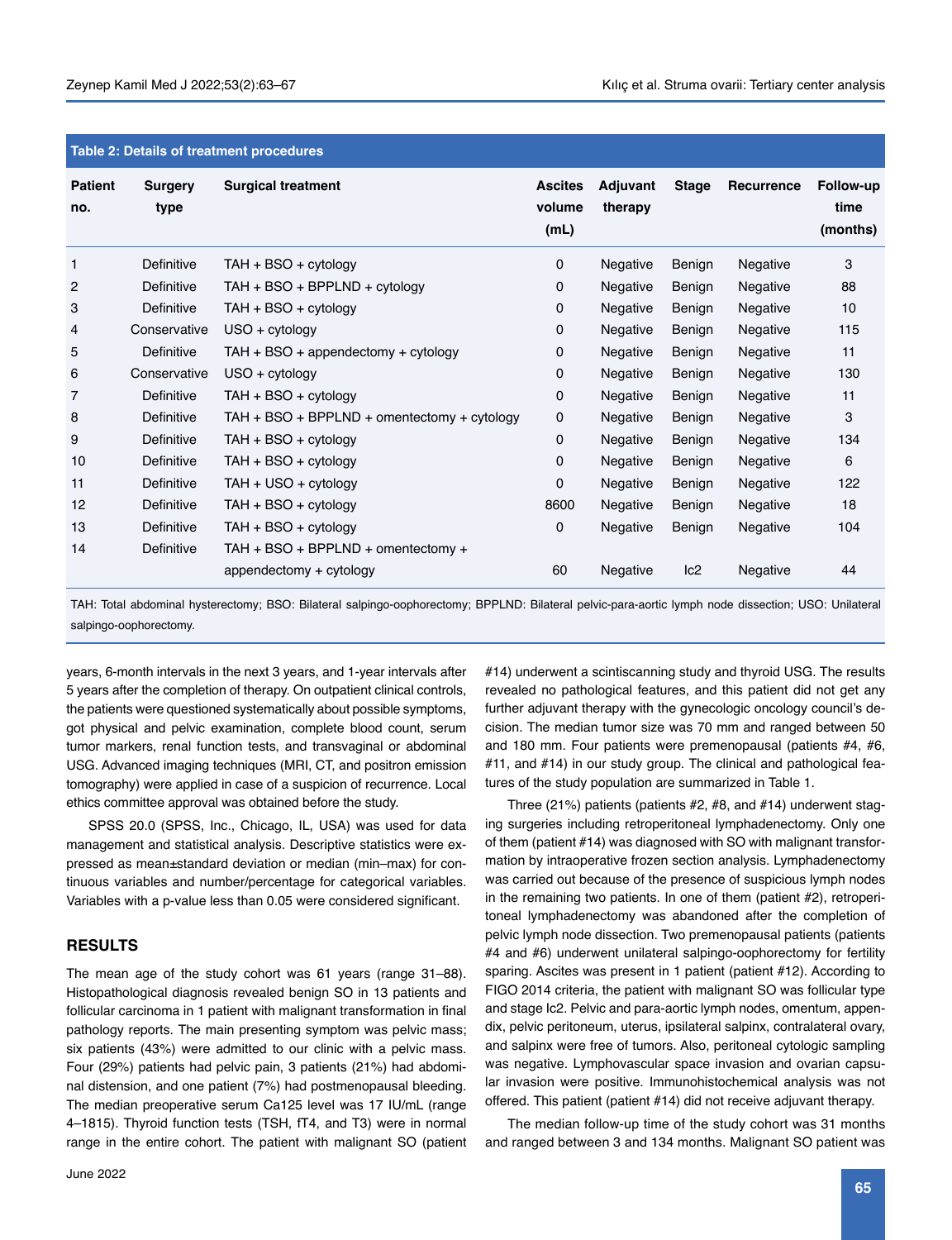followed up with 3-month intervals on gynecologic oncology outpatient clinical controls for 24 months and 6-month intervals for 20 months. After a period of 44 months, the patient was lost to follow-up. However, no recurrence was detected, and the patient was alive with no evidence of disease. The details of the surgical procedures are shown in Table 2.

#### **DISCUSSION**

SO is a rare and specialized form of ovarian teratomas. Due to its rarity, no randomized controlled trials are available, and data from the literature is limited to retrospective case reports, case series, and review articles. They usually occur in older women, but there are reports of younger age groups even in a 10-year-old girl with a malignant SO.<sup>[10–12]</sup> The median age was 61 years in our cohort and ranged between 31 and 88 years. There are different studies reporting that the same age groups were diagnosed as SO.[2,7,13] Although the majority of patients were asymptomatic, the most common symptoms were stated as abdominal pain, palpable abdominal and/or pelvic mass, ascites, and abnormal vaginal bleeding at the time of diagnosis.[14] In our study, the most frequent presenting symptom was abdominal mass with a ratio of 42%. Ascites was present in one patient with a benign SO in our study group (7%). However, it was reported in the literature that ascites up to 15%–20% was present in patients with SO.<sup>[5,14]</sup> Ascites may be associated with pleural effusion called Pseudo-Meigs' syndrome. This situation can be misdiagnosed as malignant epithelial ovarian cancer preoperatively. The combination of thyroid scintigraphy and FDG PET was suggested for successful preoperative diagnosis. [15] SO can be accompanied by hyperthyroidism in approximately 8% of patients.[2,8] Thyroid hormone production from ectopic thyroid tissue within SO is uncommon. Patients generally present with nonspecific symptoms caused by abdominal mass. Several reports are available establishing hormonally active SO cases.<sup>[10,16]</sup> None of the patients in our study group had abnormal thyroid hormone levels.

Thyroid tissue within SO lesions is classified mainly into three types: normal thyroid tissue similar to the thyroid gland, proliferative or cellular lesions with hyperplastic or adenomatous components, and thyroid-type carcinomas.<sup>[17,18]</sup> Malignant transformation of SO is rare; approximately 5% of cases are diagnosed as thyroid carcinoma arising in SO.[5,19] This term is more appropriate for thyroid-type carcinomas of the ovary because they originate from four different precursor lesions: mature cystic teratoma or SO, strumal carcinoid, metastasis from thyroid gland, or unidentified lesions.<sup>[11,20]</sup> The most common histologic subtype is papillary thyroid carcinoma (PTC), and the second most frequent histologic subtype is follicular carcinoma.[11,17] Our patient with malign transformation also had follicular carcinoma. In addition, some investigators reported rarer histological variants such as insular carcinoma (poorly differentiated carcinoma) arising from SO.<sup>[21,22]</sup> In a recent review, Ayhan et al.<sup>[23]</sup> found that the presence of a histological type other than PTC was an independent adverse prognostic factor. Differential diagnosis between benign and malignant SO cases can be challenging especially in follicular thyroid carcinoma because of the rarity of the disease. However, the same diagnostic pathological criteria used for cervical thyroid carcinoma have been suggested by Devaney et al.<sup>[17]</sup> for malignant SO. Histopathological features such as mitotic activity, vascular invasion, and presence of irregular, ground-glass cores are included in the diagnostic criteria for papillary carcinoma within SO lesions and cervical thyroid gland.

The presence of residual disease should be confirmed by the use of total body scintiscanning with radioactive iodine (I<sup>131</sup>) in malignant SO postoperatively. In the presented study, no residual lesion could be detected in a patient with malignant SO after surgical intervention. At the time of diagnosis, the overall incidence of metastasis was reported between 5% and 27%.[5,8] The sites of metastasis are adjacent pelvic structures, pelvic and para-aortic lymph nodes, and distant organs including lungs, bones, liver, and brain.[17–19] Dissemination of rare structures such as omentum was reported in the literature. [24] On the other hand, recurrence rates were reported between 7.5% and 35% in malignant SO cases.<sup>[4-6]</sup> The malignant SO patient in our cohort remained disease-free during 44 months of follow-up. Our patient was alive with no evidence of disease at the time of the last contact. During the follow-up period, serum TG level measurement enables early detection of recurrence.<sup>[19]</sup> Serum TG levels were normal in our patient in the follow-up period.

The recommended treatment modality for benign lesions is surgical resection. In malignant SO, there are no consistent guidelines for the management of the disease. For patients who desire to maintain fertility, a conservative approach (unilateral salpingooophorectomy) may be suitable. However, the absence of extra-ovarian disease should be confirmed by intraoperative evaluation and by the use of imaging techniques in this patient group.[13,25] Total hysterectomy and bilateral salpingo-oophorectomy is the treatment option for postmenopausal patients and patients with the extra-ovarian disease. Complete surgical staging is generally recommended independently of fertility desire for malignant SO.<sup>[4,5,8]</sup> After the completion of debulking surgery, all patients should undergo total body scintiscanning with  $1^{131}$  for the detection of metastatic disease. For patients with metastatic lesions, some authors recommend total thyroidectomy with radioactive  $1^{131}$  thyroid ablation following primary surgery.<sup>[5]</sup> However, thyroidectomy has some remarkable risks such as iatrogenic parathyroidectomy, thyroxine replacement, and laryngeal nerve damage.[21] In addition, some investigators suggest that malignant SO with a tumor size >2 cm, disease with extra-ovarian extent, and tumor with aggressive histopathological features should also be treated with total thyroidectomy and I<sup>131</sup> ablation.<sup>[26]</sup> While thyroid suppression with thyroxine is suggested for low-risk patients with a lesion less than 2 cm, well-differentiated histology and confined to the ovary.<sup>[4]</sup> On the other hand, surgical removal of the ovarian tumor is considered sufficient treatment modality for malignant SO cases without extra-ovarian spread and recurrence by different investigators.[27] For management of malignant SO with metastatic and recurrent disease, thyroidectomy, radioactive iodine therapy, chemotherapy, and radiotherapy following the surgical intervention of the ovarian tumor are admitted as adjuvant therapy modalities. No consensus on optimal treatment modality has been reached. Thus, all patients with malignant SO should be evaluated by a multidisciplinary team including gynecologic oncology, endocrinology, head and neck surgery, radiation oncology, medical oncology, and pathology.

The most important limitation of this study are its retrospective design and low number of patients. On the other hand, given the rarity of the disease, this study group reflects the experience of a tertiary center for approximately 25 years.